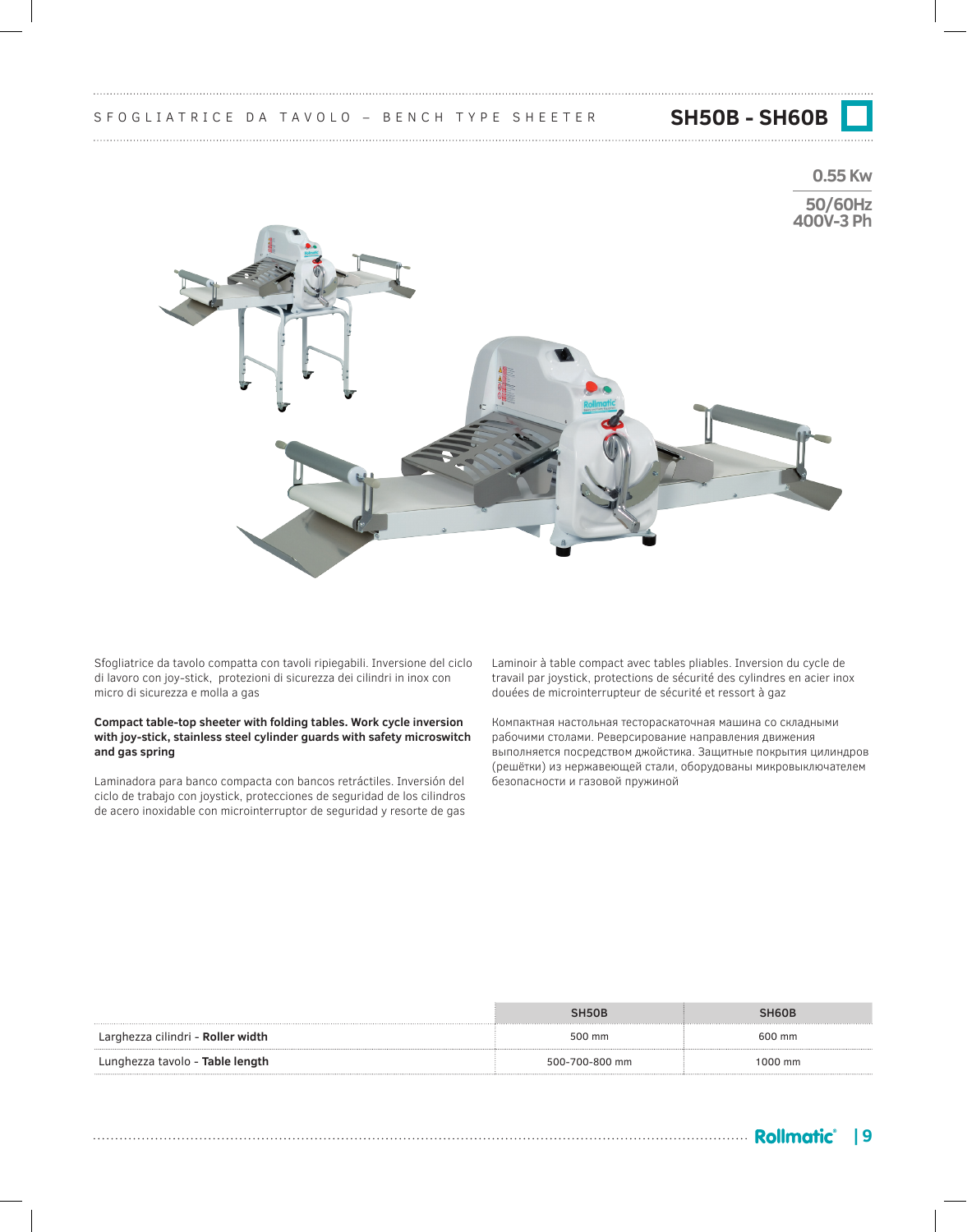# **Specifiche tecniche / Technical specifications**  $\times$  Standard  $\circ$  Optional

|                                                                                | <b>RV50</b> | S H V    | S5BM     | <b>SH50B-SH60B</b> | <b>SH500-SH600</b> | <b>SH6002</b>                                                                                                                                                                                                                                                                                                    | R62 \R62-T              | R65 \ R65-T                                    | R65S \ R65S-T         | R65A \ R65A-T         | R65AX \R65AX-T        | <b>EUROSTAR</b> |
|--------------------------------------------------------------------------------|-------------|----------|----------|--------------------|--------------------|------------------------------------------------------------------------------------------------------------------------------------------------------------------------------------------------------------------------------------------------------------------------------------------------------------------|-------------------------|------------------------------------------------|-----------------------|-----------------------|-----------------------|-----------------|
| Inversione ciclo con joystick<br>Joystick cycle reversal                       |             |          | $\times$ | $\times$           | $\times$           |                                                                                                                                                                                                                                                                                                                  |                         |                                                |                       |                       |                       |                 |
| Inversione ciclo con barra<br>Bar cycle reversal                               |             |          |          |                    |                    | $\times$                                                                                                                                                                                                                                                                                                         |                         |                                                |                       |                       |                       |                 |
| Inversione ciclo con impulso elettrico<br>Electric cycle reversal              |             |          |          |                    |                    |                                                                                                                                                                                                                                                                                                                  | $\times$                | $\times$                                       | $\times$              |                       |                       |                 |
| Inversione ciclo a pedale<br>Pedal cycle reversal                              |             |          |          |                    | $\bigcirc$         |                                                                                                                                                                                                                                                                                                                  | $\bigcirc$              | $\bigcirc$                                     |                       |                       |                       |                 |
| Tavoli removibili<br><b>Removable tables</b>                                   |             |          |          |                    |                    | $\times$                                                                                                                                                                                                                                                                                                         | $\mathsf{X}^{^{(1)}}$   | $\mathsf{X}^{^{(1)}}$                          | $\mathsf{X}^{^{(1)}}$ | $\mathsf{X}^{^{(1)}}$ | $\mathsf{X}^{^{(1)}}$ | $X^{(1)}$       |
| Sfarinatore automatico<br><b>Automatic flour duster</b>                        |             |          |          |                    |                    |                                                                                                                                                                                                                                                                                                                  |                         | $\bigcirc$                                     | $\bigcirc$            | $\bigcirc$            | $\times$              | $\times$        |
| Avvolgitore automatico<br><b>Automatic reeler</b>                              |             |          |          |                    |                    |                                                                                                                                                                                                                                                                                                                  |                         | $\overline{\bigcirc}^{\scriptscriptstyle (2)}$ | $\bigcirc$            | $\bigcirc$            | $\times$              | $\times$        |
| Regolazione velocità con Inverter<br>Inverter speed regulation                 |             | $\times$ |          | $\bigcirc$         | $\bigcirc$         | $\begin{array}{c c} \begin{array}{c} \hline \end{array} & \begin{array}{c} \hline \end{array} \\ \hline \end{array} \end{array} \begin{array}{c} \begin{array}{c} \hline \end{array} \\ \hline \begin{array}{c} \hline \end{array} \end{array} \begin{array}{c} \begin{array}{c} \hline \end{array} \end{array}$ |                         | $\bigcirc^{\scriptscriptstyle(3)}$             | $\times$              | $\times$              | $\times$              | $\times$        |
| Unità di taglio<br><b>Cutting unit</b>                                         |             |          |          |                    |                    | $\bigcirc$                                                                                                                                                                                                                                                                                                       | (3)<br>$\bigcirc$       | (3)<br>$\bigcirc$                              | (3)<br>$\bigcirc$     | (3)<br>$\bigcirc$     | (3)<br>$\bigcirc$     | $($ )           |
| Carrello<br><b>Trolley</b>                                                     |             |          |          | $\bigcirc$         |                    |                                                                                                                                                                                                                                                                                                                  |                         |                                                |                       |                       |                       |                 |
| Ripiano intermedio con bacinelle<br><b>Shelf with basins</b>                   |             |          |          |                    |                    |                                                                                                                                                                                                                                                                                                                  | $\overline{O}^{^{(1)}}$ | $\overline{\bigcirc}^{\scriptscriptstyle(1)}$  | $\overline{O}^{(1)}$  | $O^{^{(1)}}$          |                       |                 |
| Kit 2 tavoli intermedi con bacinelle<br>Kit 2 intermediate shelves with basins |             |          |          |                    |                    |                                                                                                                                                                                                                                                                                                                  |                         |                                                |                       |                       | $\bigcirc$            |                 |

(1) Con alcune limitazioni / **With some limitations** - (2) Solo modelli con inverter / **Inverter models only** - (3) Standard su versioni T / **Standard on T version**

**18 |**